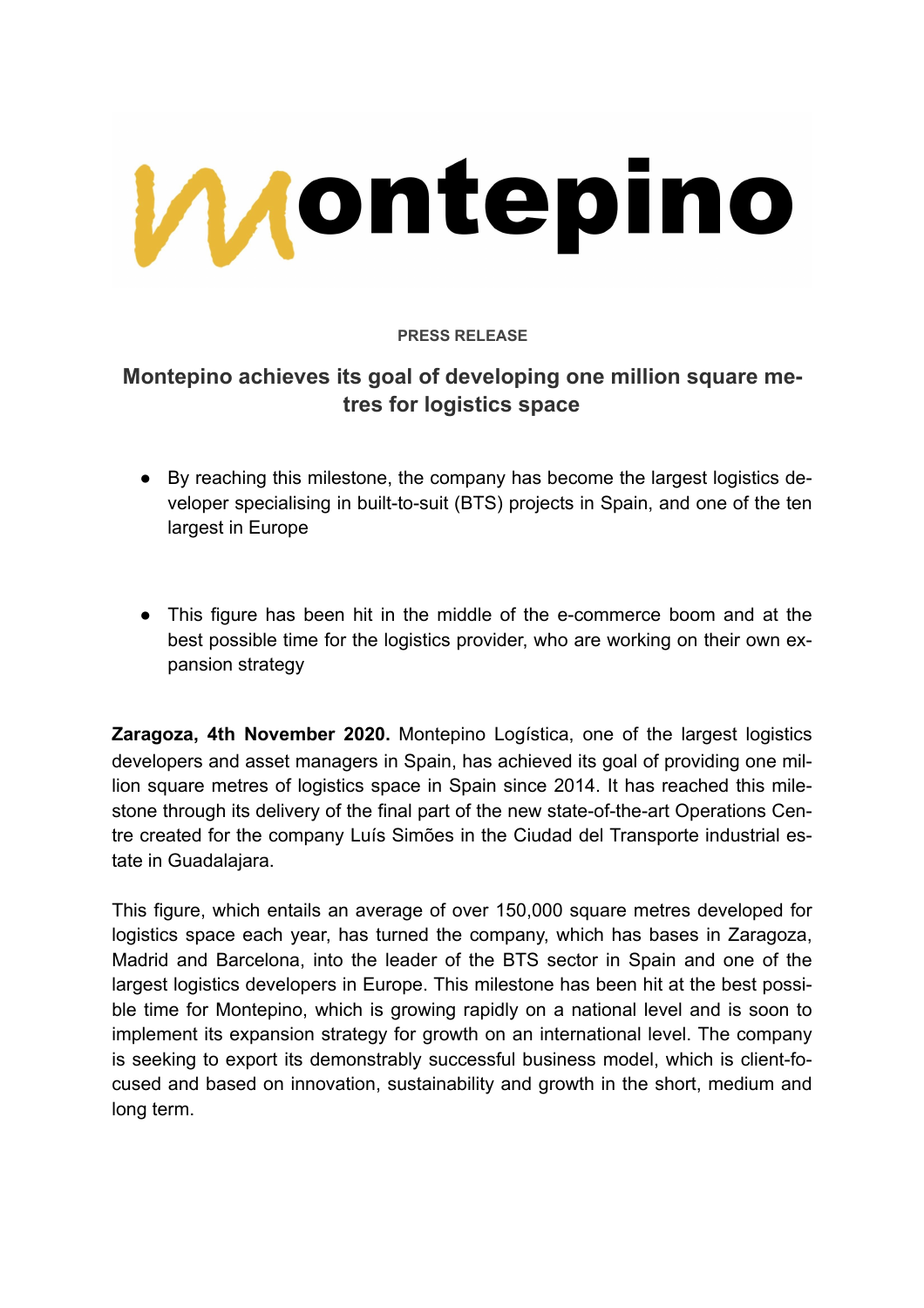## **A growth plan with sights set on Europe**

Over the last few years, Montepino has broken records within Spain. It has also managed to double the scope of its business plan in just three years, building a portfolio with a value of nearly €1 billion, which will feature 23 different platforms by the end of 2021. Its assets, which have an average age of under two years, consist of both Big Box or XXL logistics platforms and last-mile platforms, and have been built in strategic, key locations for cutting-edge logistics.

Each asset has been clearly designed to be perfectly adapted to its clients' needs. To Juan José Vera, the Director General of Montepino, **"it's clear that our logistics operators are at the centre of the whole process and this is why we structure our whole team around them."** This approach has allowed Montepino to establish long-term relationships based on trust with first-class clients. **"While the average WAULT to break in the sector is some two or three years, Montepino's portfolio has an average lease term of nine years,"** Juan José Vera highlighted.

The increased e-commerce activity of the last few months, which has been heightened by the health crisis caused by the COVID-19 pandemic, has brought to light the need for the logistics market to continue to grow over the coming years and to reinvent itself to offer platforms with more innovative features which allow companies to meet the needs generated by e-commerce.

Against this backdrop, which is also to be found in other European countries, and following their achievement of providing one million square metres of developed logistics space in Spain, Montepino has been working on its plan to expand into the rest of the continent and to double its value again within the next five years.

#### **The Luís Simões Operations Centre: a pioneering e-commerce complex**

Montepino has achieved its goal of developing one million square metres for logistics space thanks to the delivery of the final part of the new logistics hub for the company Luís Simões, located in the Puerta Centro – Ciudad del Transporte industrial estate, one of the largest logistics sites on the Peninsula.

This new Operations Centre is a cutting-edge complex for e-commerce, as well as for reworking and co-packing services. It covers a **total surface area of 91,575 m2** and represents a joint investment of over **€85 million.**

This new hub, which required a great deal of technical ability due to the ambitious nature of the project, was tailor-made by Montepino for Luís Simões and designed to be fully